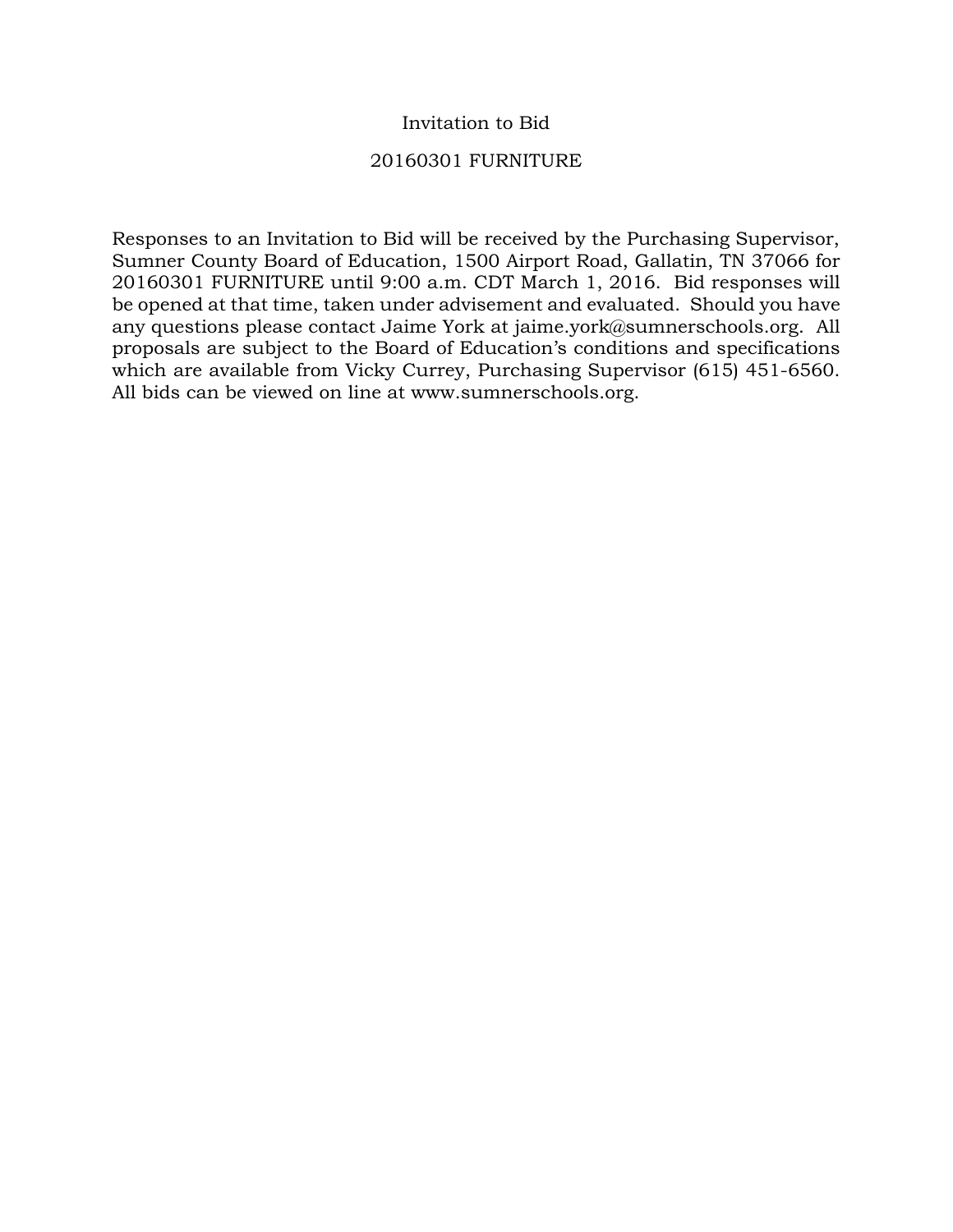#### **NOTICE TO RESPONDENTS**

Responses to an Invitation to Bid will be received by the Purchasing Supervisor in the SUPPORT SERVICE FACILITY CONFERENCE ROOM, Sumner County Board of Education, 1500 Airport Road Gallatin, TN 37066. They will be received until **9:00 A.M. Local Time MARCH 1, 2016** for **20160301 FURNITURE**, at which time the responses will be opened, taken under advisement and evaluated. *BIDS WILL BE POSTED ON www.sumnerschools.org* 

#### **GENERAL REQUIREMENTS AND CONDITIONS**

-------------------------------------------------------------------------------------------------------------------------------

- 1. The Sumner County Board of Education reserves the right to accept or reject any and/or all responses in whole or in part, and to waive informalities therein.
- 2. Any responses received after the scheduled closing time for the receipt for responses will not be considered.
- 3. If a mistake is discovered after the responses are received, only the Sumner County Board of Education may allow the respondent to withdraw the entire response.
- 4. Partial payments will not be approved unless justification for such payment can be shown. Terms will be net 30 days.
- 5. Payment will not be made until the said **20160301 FURNITURE** are inspected and approved as meeting all specifications by persons appointed by the Sumner County Board of Education.
- 6. Responses submitted must be in a sealed envelope and marked on the outside as follows: **RESPONSE: 20160301 FURNITURE DEADLINE: MARCH 1, 2016 @ 9:00 A.M.**
- 7. Facsimile responses will not be considered.
- 8. If a successful bidder violates any terms of their bid, the contract, school board policy or any law they may be disqualified from bidding for a period of two years for minor violations or longer for major violations. Bids from disqualified bidders will not be accepted during the period of disqualification.
- 9. Prices quoted on the response (if any) are to be considered firm and binding until the said **20160301 FURNITURE** are in the possession of the Sumner County Board of Education.
- 10. No purchase or contract is authorized or valid until the issuance of a Board Purchase Order in accordance with Board Policy. No Board Employee is authorized to purchase equipment, supplies or services prior to the issuance of such a Purchase Order.
- 11. Any deviation from these stated terms, specifications and conditions must be coordinated with and approved in writing by the Purchasing Supervisor, Vicky Currey (615) 451-6560.
- 12. All bids that exceed \$25,000 must have the Company Name, License Number, Expiration Date thereof and License Classification of Contractor listed on outside of sealed envelope. As required by State of Tennessee Code Annotated 62-6-119.
- 13. The awarded bidder will be required to post a performance and payment bond in the amount of 25% of the contract price if it exceeds \$100,000 as stated by State of Tennessee Code Annotated 12-4-201.
- 14. If the project cost in excess of \$25,000 a performance bond must be secured by the requesting party in an amount equal to the market improvement value.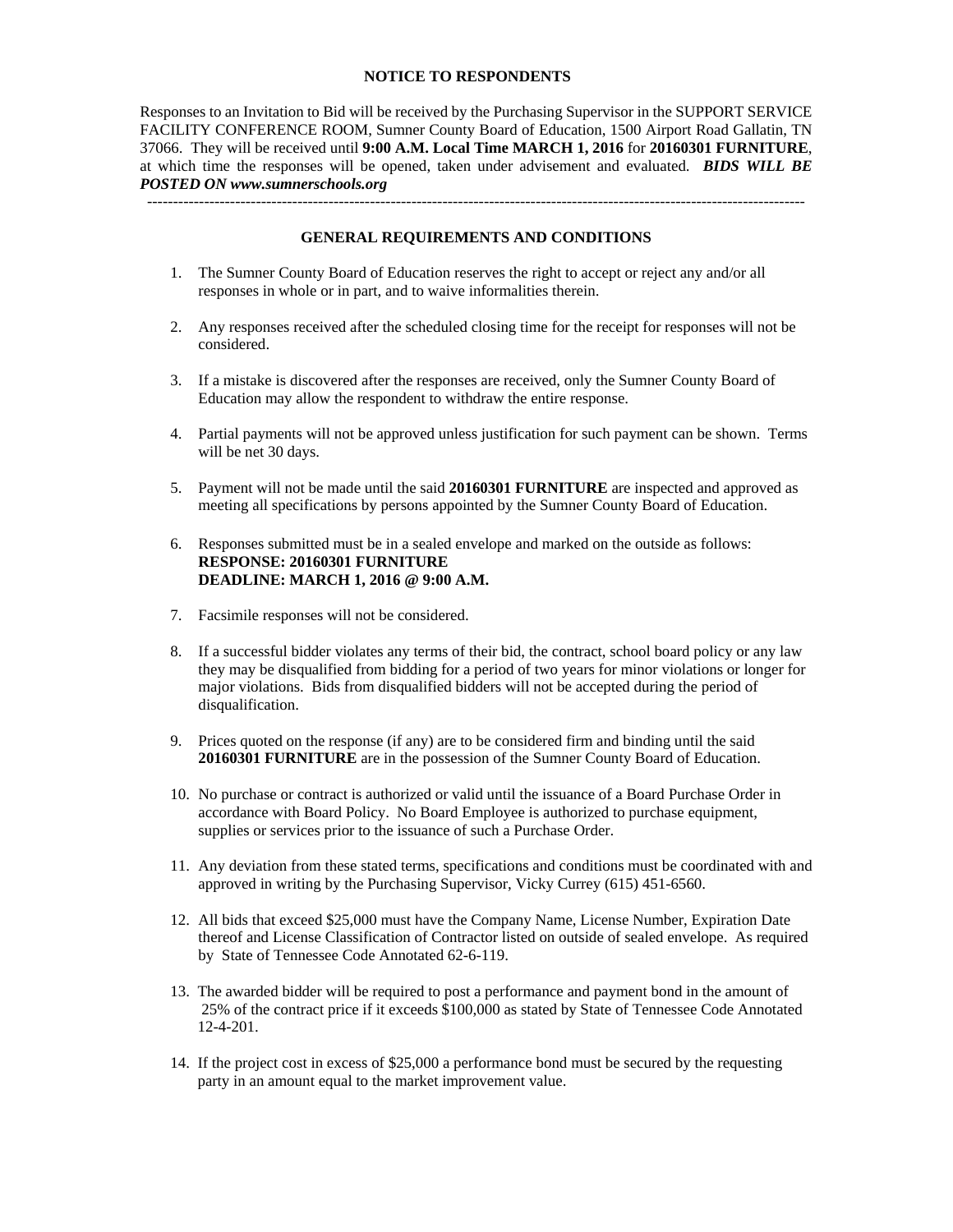## **Furniture Specifications**

The Sumner County Board of Education is soliciting bids for furniture.

Item will be delivered to:

Sumner County Support Services Facility Material Center 1500 Airport Road Gallatin, TN 37066

- Your price is to include delivery
- All amounts are approximate. More or less of any item may be purchased at the bid price.

Attached you will find the following:

- Vendor Information and Signature Form
- Specifications

Please complete the vendor information page and the bid sheets. Staple the bid sheet with the information page on front and submit to Sumner County Board of Education.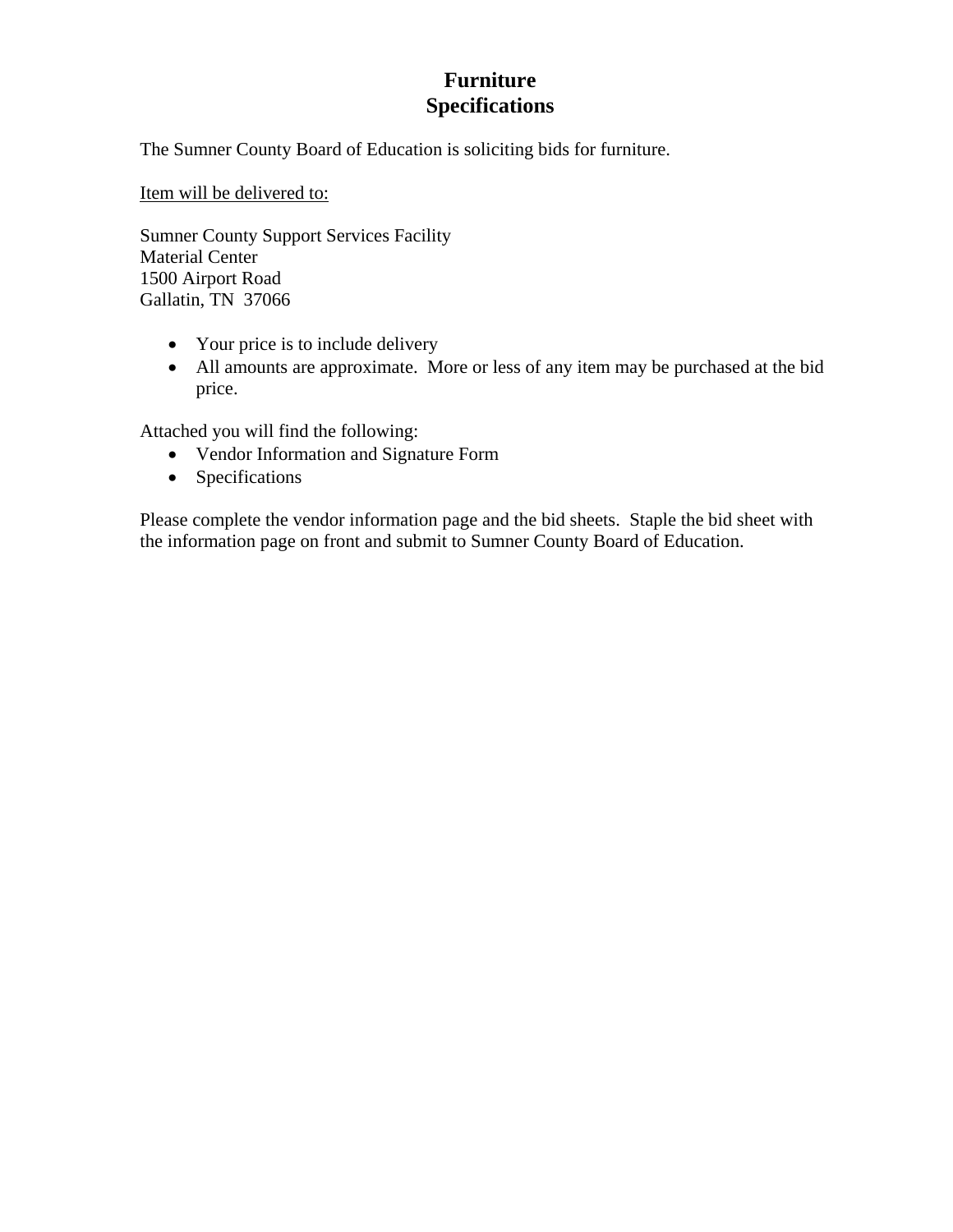# *Vendor Information and Signature of Authorized Representative*

By signing and submitting this bid, you are agreeing to the terms and conditions set forth in this bid package. Tentative delivery on all items will vary.

| COMPANY NAME:   |  |
|-----------------|--|
| <b>ADDRESS:</b> |  |
|                 |  |
| PHONE:          |  |

\_\_\_\_\_\_\_\_\_\_\_\_\_\_\_\_\_\_\_\_\_\_\_\_\_\_\_\_\_\_\_\_\_\_\_\_\_\_\_\_\_\_\_\_\_\_\_\_\_\_\_\_\_\_\_\_ \_\_\_\_\_\_\_\_\_\_\_ SIGNATURE OF AUTHORIZED COMPANY REPRESENTATIVE: DATE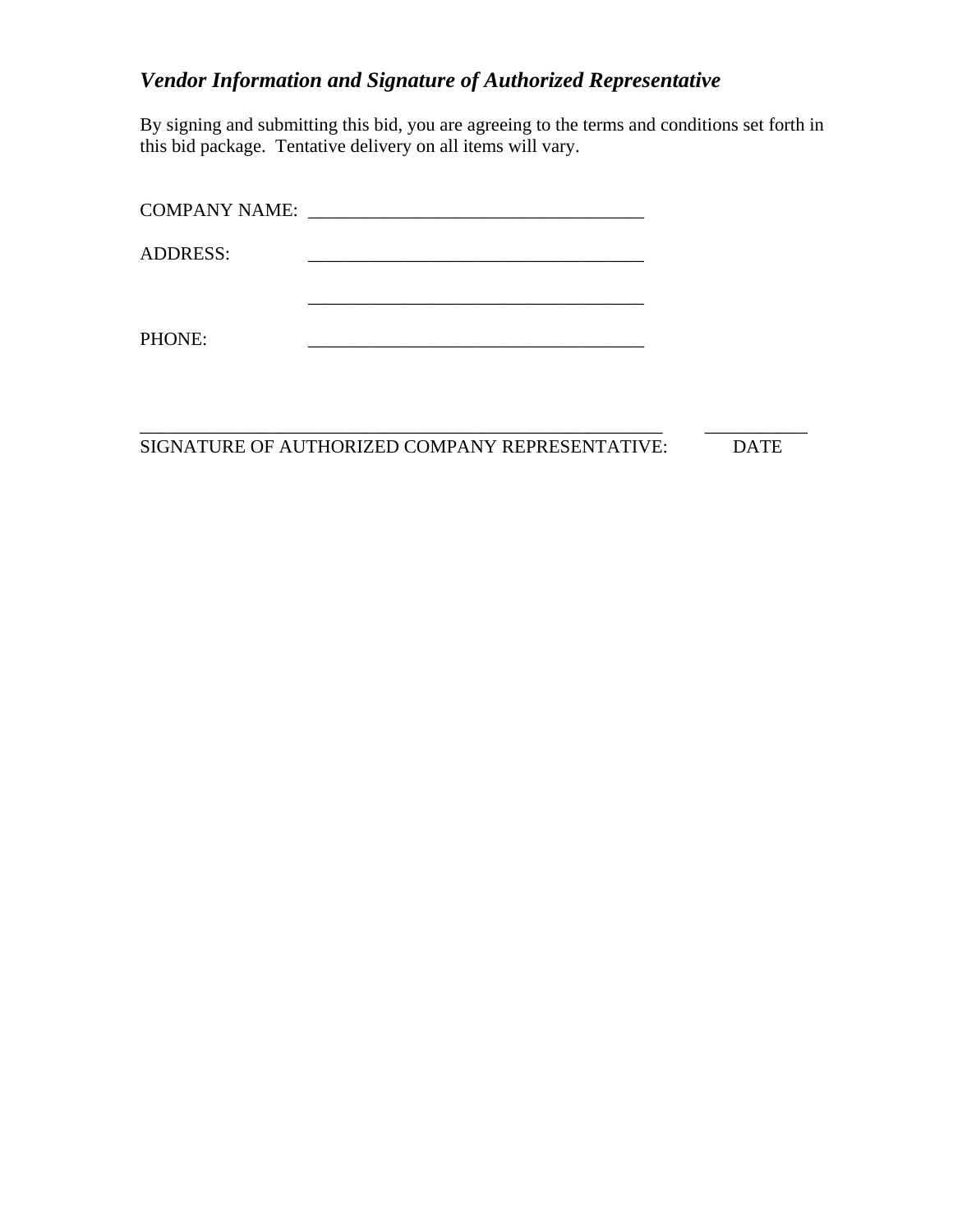# **Specifications**

- 1. Student Chair Equal to or better than Artco-Bell D10 Discover Chair with casters 18" and 18"A+. Must be available in a large variety of colors.
- 2. Student Chair (Alt 1) Equal to/better than Artco-Bell AS4L Alphabet Chair with casters – 18 and 18"A+. Must be available in a large variety of colors.
- 3. Student Chair Better than or equal to SCHOLAR CRAFT 150 Series 15" and 17" height – 3/8" Melamine Resin solid plastic. Frame to be bright nickelchromed steel. Seat and back color to be sand.
- 4. Four Drawer Letter File Cabinets Bid HON 514P, cabinet must have lock, color to be black.
- 5. Bookcase Bid HON S42ABC or Global equivalent, color to be black.
- 6. Activity Table 48 x 72 Kidney Shape Table & 30 x 60 Rectangle Adjustable legs, chrome adjustable inserts high pressure laminate top.
- 7. Nonadjustable Apron Table 36 x 72 & 30 x 60 Nonadjustable Equal to/better than Allied apron tables, black skirt and edging, and non-adjustable chrome legs. Tables must have metal skirting around edge of table top for extra support.